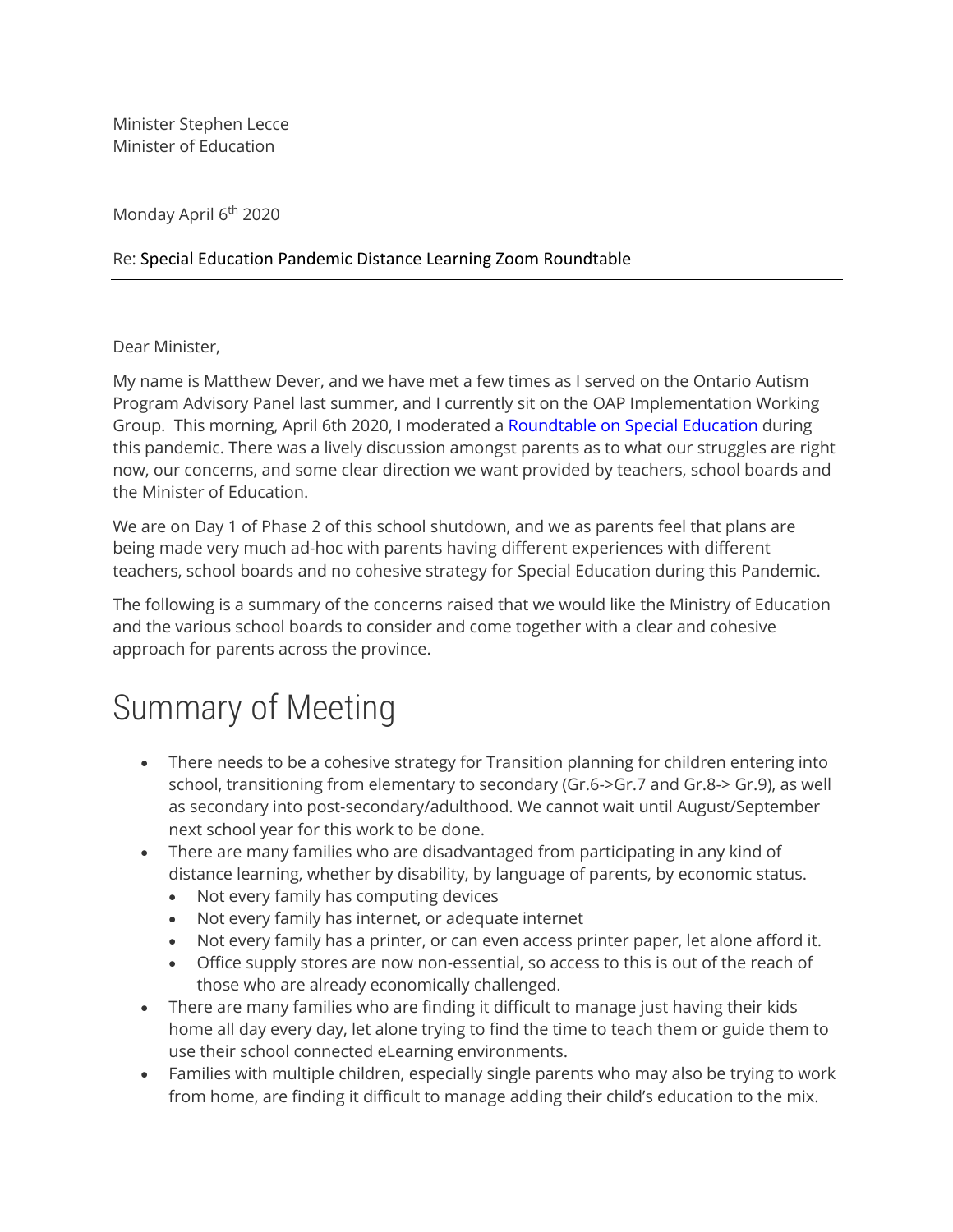- Communication from teachers, and schools and school boards is unclear, inconsistent, and puts a lot of onus on parents to manage, or tell them what they need for their child.
- Many school boards do not allow Zoom, or other video based learning systems due to privacy concerns, yet many of our children need visual connection to understand what they are being taught.
- Some schools are arranging EAs to call families and the children to help them out, where video conferencing tool would be much more beneficial because of that visual/audial connection many require.
- There needs to be a consistent set of directions from the ministry of Education at this time setting broad policy on eLearning, video conferencing, access to special education resources during this pandemic. With 73 different school boards, as well as the thousands of private schools, there needs to be some clear central directives to avoid the chaos that many parents are feeling.
- The mental health of our children and their families is a top concern right now, even before we consider academics. There is a real need for the mental health supports available in schools and communities be made virtual to allow children to talk to their supports. This is a stressful time with stressed-out kids and stressed-out parents. This is more than just having Kids Help Line available.
- For many children they were receiving supports in school, such as Speech & Language, and Occupational Therapy. There needs to be a push for the Child Treatment Centres to offer the same services virtually at this time. Private providers are quickly moving online to find ways of meeting the needs of the children and families they serve. CTC's need to this now as well.
- We need to provide assistance to families as domestic violence is increasing at this time. Unsupported homes will have a greater risk of domestic violence, and we must reach out and support those marginalized.
- We know we are in a second phase that will close schools until at least May 4th, but realistically with the data released by the provincial government, there is an extreme likelihood that schools will remain closed for the remainder of the school year. Our focus right now is protecting our families and the health of our citizens – we are Lysoling our groceries now. We need to know earlier than later about the school year so we can adequately plan
- We are putting so much pressure on our teachers, educational assistants, schools, parents and students to try and make this work quickly. We need to focus on mental health first, academics second. The more "little plans" we have, the worse it gets.
- It would be better to go slow and work with all stakeholders, including parents, and parents with children with special needs to come up with a good plan that takes all these concerns in mind.
- We know we are in this for a long time, we need to support families as a whole.
- Grading children in this stressed out environment does not make any sense, nor is it fair to teachers, students and parents. There should be a pass/fail, or simply a pass with a plan next year to fill in the gaps missed this year. It is necessary for Gr.11/12 students to have grades because those are essential for entrance to post-secondary. For K-Gr.8, there should be no grades at all this term.